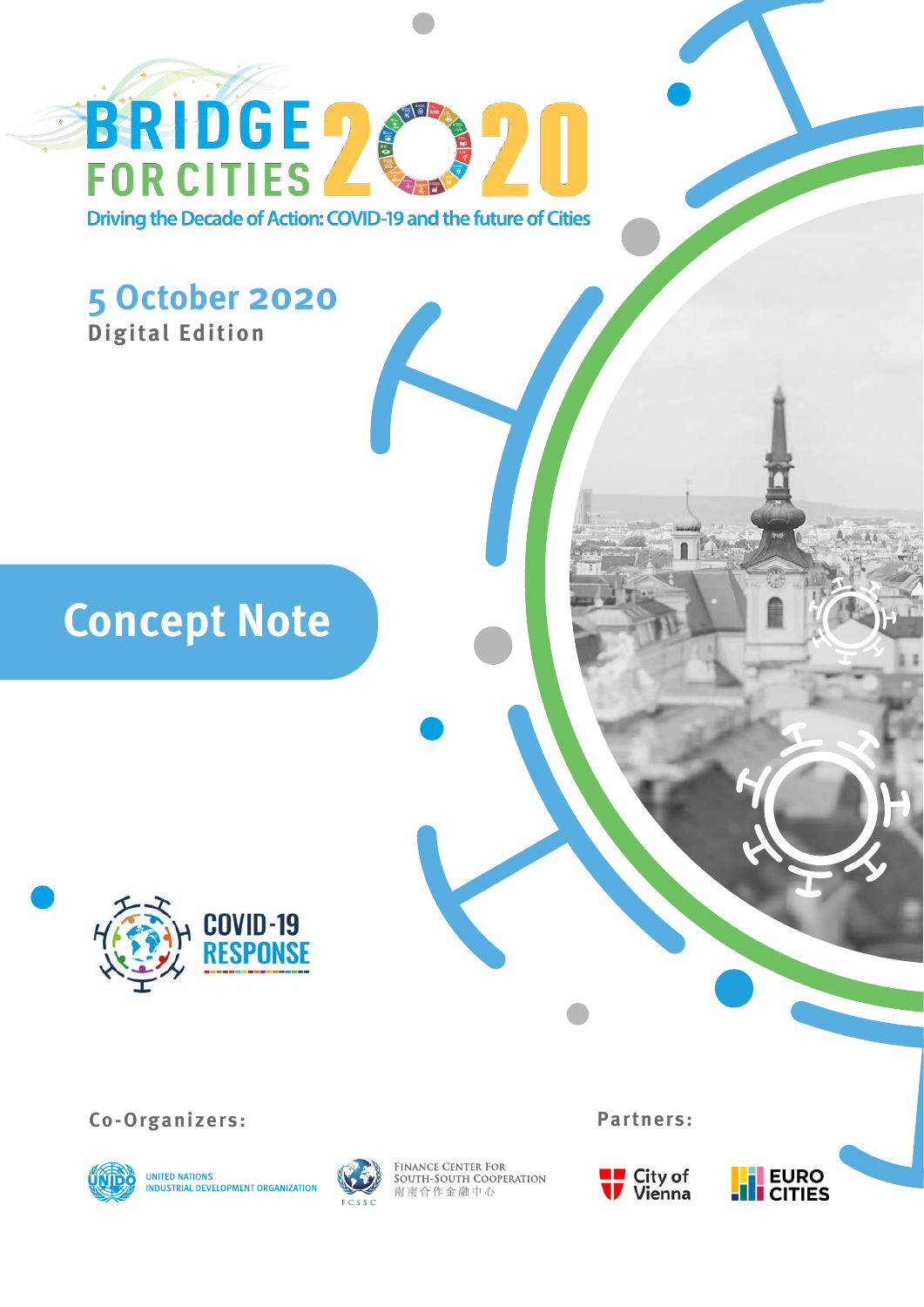



**As the COVID-19 pandemic continues to unfold globally, cities are currently bearing the brunt of the crisis. 90 percent of cases reported thus far have occurred in cities. If not addressed effectively, the health and socio-economic impact of the crisis threatens to jeopardize the ambitious goals set out in the 2030 Agenda.**

**As pointed out in the recent [UN Policy Brief](https://www.un.org/sites/un2.un.org/files/sg_policy_brief_covid_urban_world_july_2020.pdf) ['COVID-19 in an Urban World',](https://www.un.org/sites/un2.un.org/files/sg_policy_brief_covid_urban_world_july_2020.pdf) cities and municipalities are home to extraordinary solidarity and resilience. In many countries, cities and regions have core competencies for policy areas underlying the SDGs such as water, housing, transport, infrastructure, land use or climate change. Beyond SDG 11, which focuses on cities and communities, an estimated 65% of the 169 targets behind the 17 SDGs will not be reached without engagement of local and regional governments.**

At a time where the Decade of Action to deliver the Sustainable Development Goals (SDGs) has just started, the COVID-19 crisis forces policy-makers to think outside the box and identify innovative solutions. To advance such solutions, coordinated actions at all levels of government and by many stakeholders are required, including at the local level.

**Find more information on Bridge for Cities at:**

While the socio-economic economic crisis triggered by the lockdown measures has further exacerbated existing challenges in many cities, the authority vested in cities thus provides a unique window of opportunity to Mayors, local representatives and urban stakeholders to build back better and to realize resilient, inclusive, gender-equal and green economic recovery for the advancement of the SDGs.



**www.unido.org/bridge-for-cities**

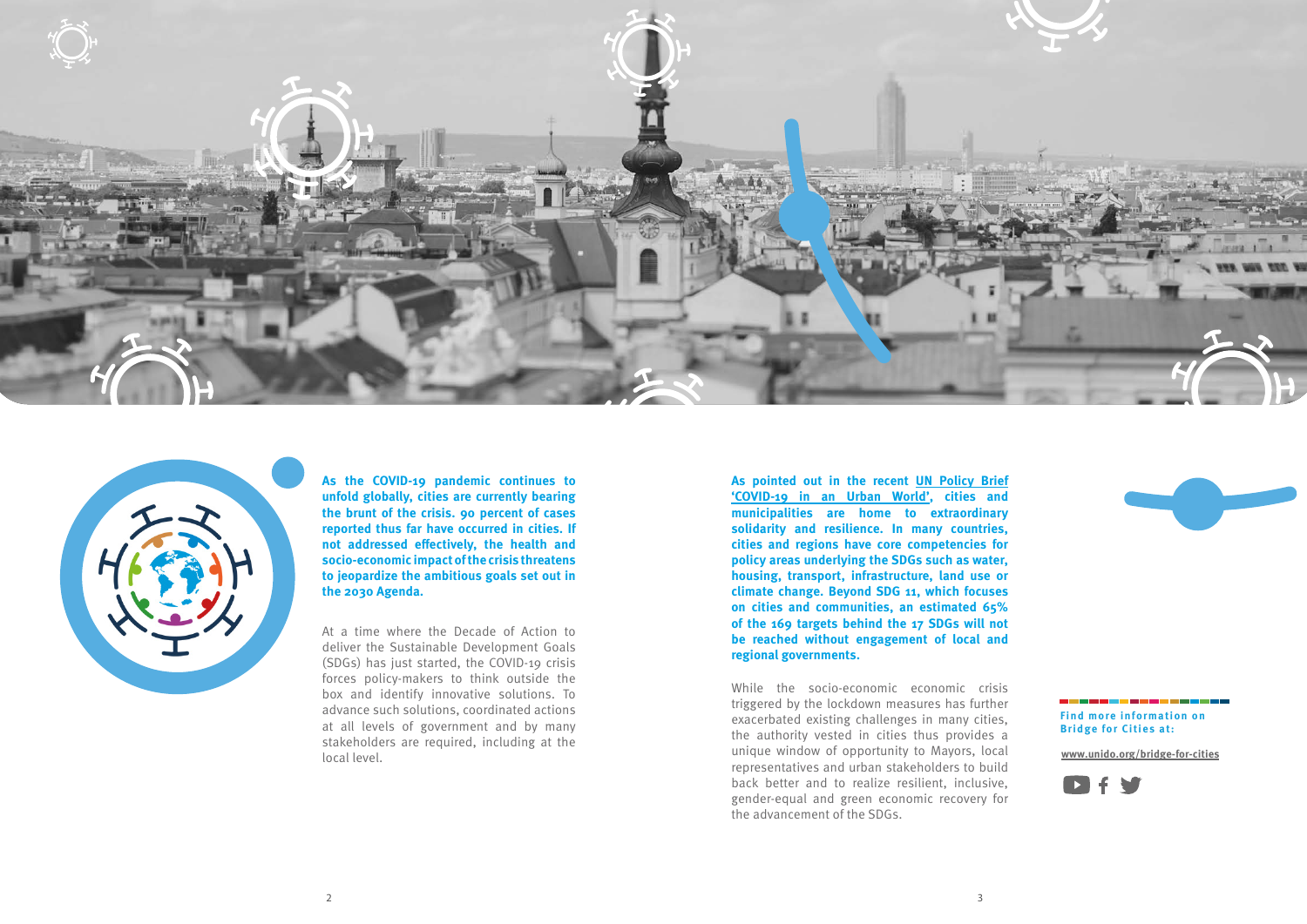

Conducted for the fifth year in a row, **Bridge for Cities 2020** provides a forum for Mayors and urban stakeholders to discuss and exchange views on relevant experiences, challenges and opportunities. This year's event will place particular emphasis on green, social and technological innovations to respond and recover from the crisis and act as an accelerator for the SDGs, thus also helping to define the future of cities.



**Inclusive economic recovery:** The manufacturing sector has been one of the sectors most affected by the COVID-19 crisis, with the largest decline witnessed in micro, small- and medium enterprises (MSMEs). The sector plays a critical role not only for job and wealth creation, but also in the context of providing essential personal protective equipment (PPE). In many cities, notably in developing countries, economic decline during the crisis has followed income lines, with repercussions on citizens' well-being and access to basic services. The response and recovery measures taken by cities to pursue inclusive growth and job creation are therefore of vital importance to develop livable cities.



**Green economic recovery:** Cities are engines for growth, as they are home to the great majority of a country's productive, industrial and manufacturing activities. At the same time, they are paying the highest toll in terms of pollution and environmental degradation and have been severely impacted by the COVID-19 crises. The lockdown measures applied in the great majority of industrialized and other countries have had disastrous consequences on economic growth but a positive short-term environmental impact. This demonstrates that decisive, targeted, collective action can quickly transform the environment but must also be designed to drive sustained recovery. The crisis provides a unique opportunity to expand investments in an equitable green transformation, which will create lasting solutions and reduce the risks of future crisis and mitigate the impacts of climate change.

**Innovative economic recovery:** Lockdown and social distancing measures in the trail of the COVID-19 crisis have disrupted our normal ways of living, working, and communicating. Digitalization has proven to be instrumental to overcome some of these difficulties, helping local governments to respond to ever-changing exigencies in terms of governance, social services, commerce, work and health. Promoting behavioural shifts and applying technology-based smart city solutions to managing the effects of COVID-19 are of continued importance to urban economy, even beyond the crisis.



## **The event discussions will be tailored around three major themes:**

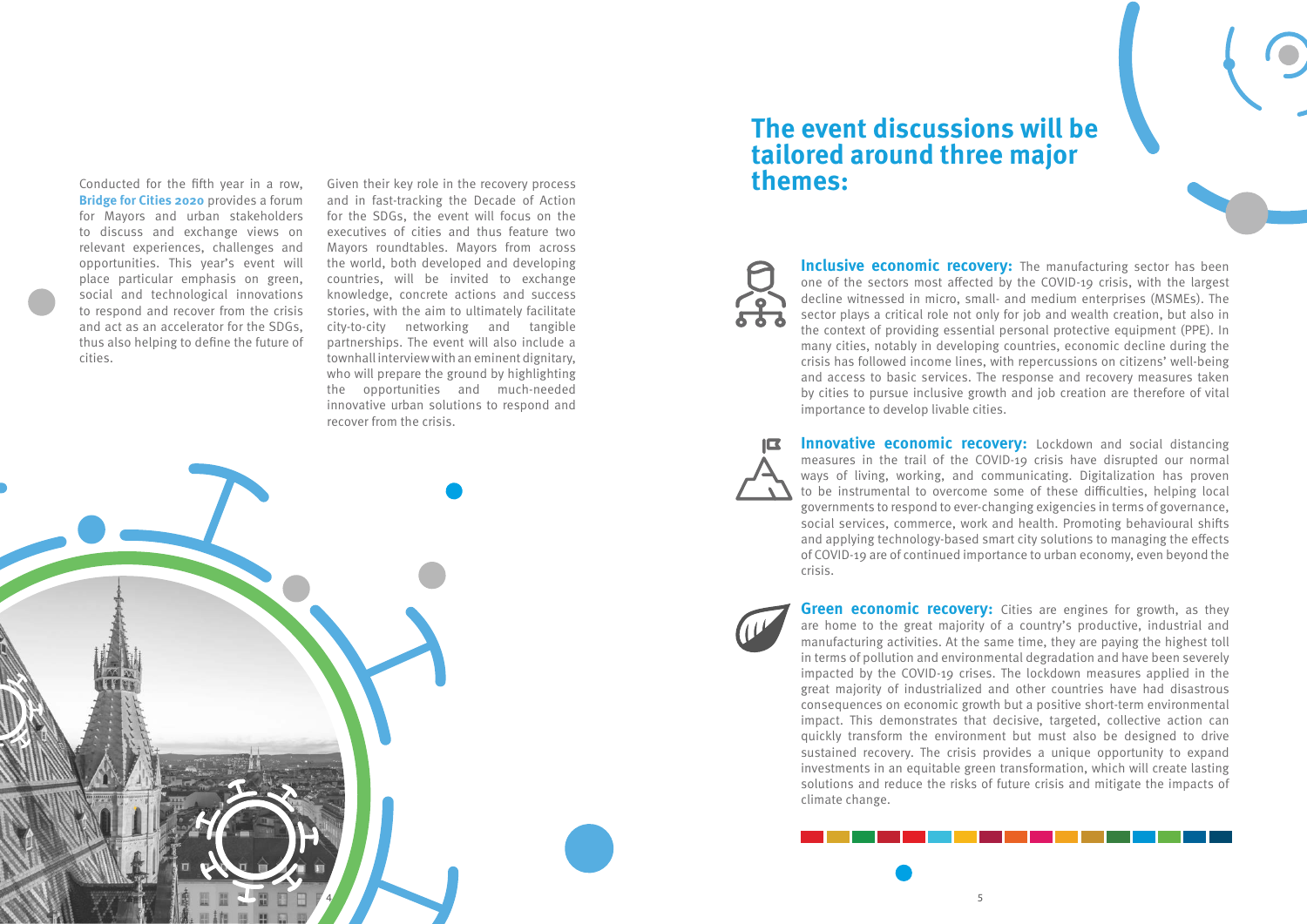